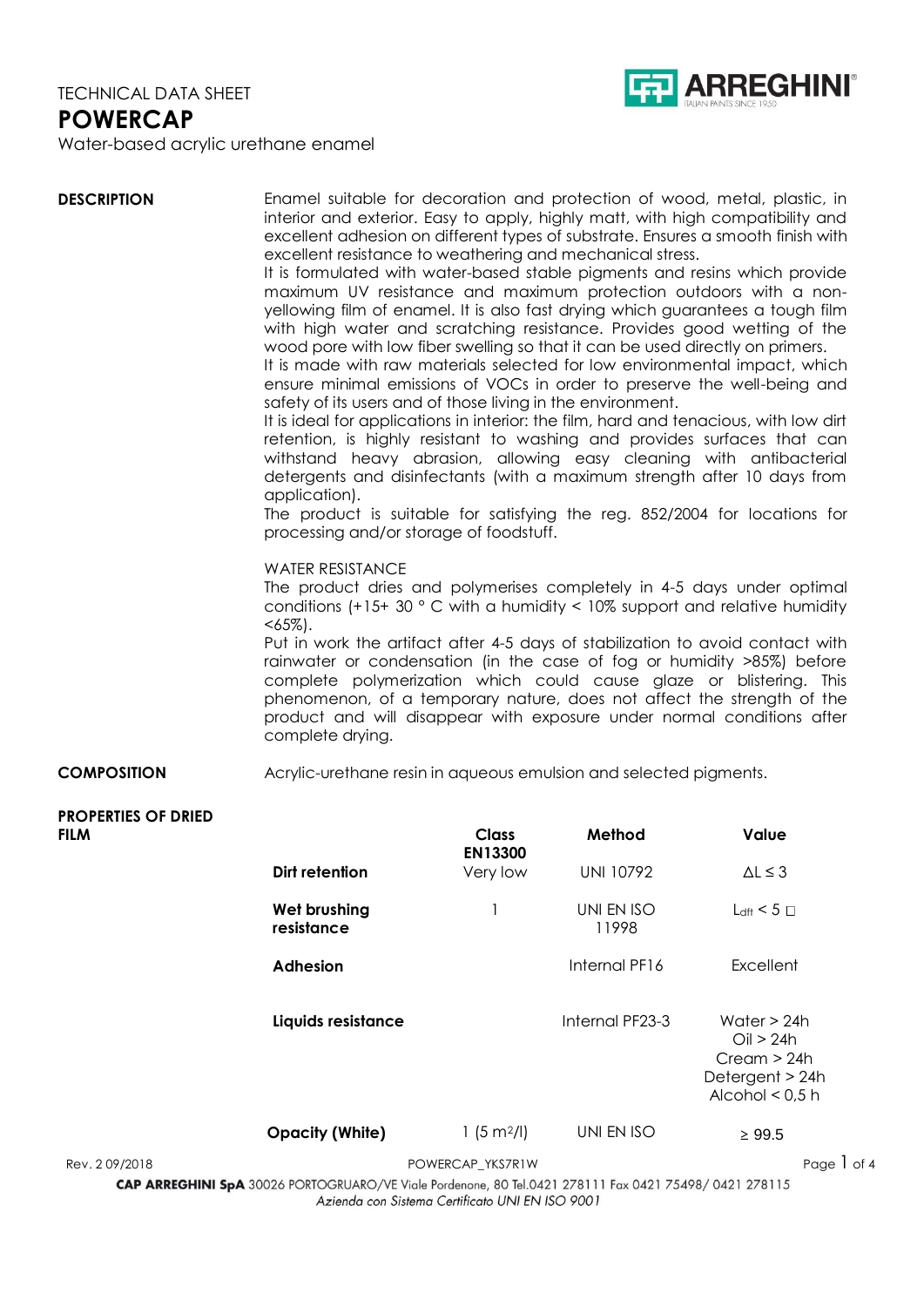

|                   | $6.504 - 3$   |                 |
|-------------------|---------------|-----------------|
| Solids residue by | Internal PF25 | White 55-59%;   |
| weight            |               | Coloured 40-45% |

| <b>PERFORMANCE DATA</b> | <b>Density</b><br><b>Drying times</b><br><b>Coverage (White)</b>                                                                                                                                                                                                                                                                                                                                                                                                                                                                                                                                                                                                                                                                                                                                                                                                                                                                                                                                                                                                                                                                                 |                         | <b>Internal PF3</b> | 1000-1380 g/l,<br>depending on colours<br>over-coatable 3h;<br>Complete 8h<br>> 90 |  |  |
|-------------------------|--------------------------------------------------------------------------------------------------------------------------------------------------------------------------------------------------------------------------------------------------------------------------------------------------------------------------------------------------------------------------------------------------------------------------------------------------------------------------------------------------------------------------------------------------------------------------------------------------------------------------------------------------------------------------------------------------------------------------------------------------------------------------------------------------------------------------------------------------------------------------------------------------------------------------------------------------------------------------------------------------------------------------------------------------------------------------------------------------------------------------------------------------|-------------------------|---------------------|------------------------------------------------------------------------------------|--|--|
|                         |                                                                                                                                                                                                                                                                                                                                                                                                                                                                                                                                                                                                                                                                                                                                                                                                                                                                                                                                                                                                                                                                                                                                                  |                         | <b>Internal PF2</b> |                                                                                    |  |  |
|                         |                                                                                                                                                                                                                                                                                                                                                                                                                                                                                                                                                                                                                                                                                                                                                                                                                                                                                                                                                                                                                                                                                                                                                  |                         | Internal PF11       |                                                                                    |  |  |
|                         | <b>Brilliance</b>                                                                                                                                                                                                                                                                                                                                                                                                                                                                                                                                                                                                                                                                                                                                                                                                                                                                                                                                                                                                                                                                                                                                | Glossy<br>Satin<br>matt | Internal PF6        | $\geq$ $\geq$ 70 e $\leq$ 75<br>$\geq$ 30 e $\leq$ 40<br>$\geq 10$ e $\leq 15$     |  |  |
| <b>SHELF LIFE</b>       | I year minimum, stored in its unopened original can at temperatures between<br>$+5^{\circ}$ C and $+30^{\circ}$ C.                                                                                                                                                                                                                                                                                                                                                                                                                                                                                                                                                                                                                                                                                                                                                                                                                                                                                                                                                                                                                               |                         |                     |                                                                                    |  |  |
| <b>COLOUR RANGE</b>     | White and Black.<br>The range of colours can be extended using the Tintoretto and Ral with<br>Arreghini Colors 16 system. The colour could vary slightly from one production<br>batch to the next; it is therefore important to finish the job with the same<br>batch.                                                                                                                                                                                                                                                                                                                                                                                                                                                                                                                                                                                                                                                                                                                                                                                                                                                                           |                         |                     |                                                                                    |  |  |
| <b>TYPICAL USE</b>      | Is suitable for decoration and protection from the weathering, even with<br>intense colours, new structures or undergoing maintenance, made from<br>wooden substrates of different kinds, also galvanized metal supports,<br>aluminium and alloys, plastics in rural atmosphere, marine or industrial, such<br>as windows in general, radiators and painted structures.<br>If the product has been stored at low temperatures, it is advisable to bring it<br>up to at least +15° C before applying. To promote distention in applications<br>by brush apply the product in the right quantity (avoid layers too thin). During<br>application and drying time, it is essential that the temperature is above +15°<br>C and air humidity lower than 65%; It is also important that the environment is<br>ventilated, to facilitate the evaporation of water. Please remember that<br>layers of paint applied thicker than those indicated, or different<br>environmental conditions can lead to a lengthening of the drying time,<br>because the evaporation of water is slowed down.<br>Tools should be washed with water immediately after use. |                         |                     |                                                                                    |  |  |
| <b>TOOLS</b>            | Roller, Brush, Spray.                                                                                                                                                                                                                                                                                                                                                                                                                                                                                                                                                                                                                                                                                                                                                                                                                                                                                                                                                                                                                                                                                                                            |                         |                     |                                                                                    |  |  |
| <b>THINNING</b>         | Ready to use                                                                                                                                                                                                                                                                                                                                                                                                                                                                                                                                                                                                                                                                                                                                                                                                                                                                                                                                                                                                                                                                                                                                     |                         |                     |                                                                                    |  |  |
| <b>COVERAGE</b>         | $9-11$ m <sup>2</sup> /l per coat.                                                                                                                                                                                                                                                                                                                                                                                                                                                                                                                                                                                                                                                                                                                                                                                                                                                                                                                                                                                                                                                                                                               |                         |                     |                                                                                    |  |  |
| <b>APPLY</b>            | +15°C +30°C                                                                                                                                                                                                                                                                                                                                                                                                                                                                                                                                                                                                                                                                                                                                                                                                                                                                                                                                                                                                                                                                                                                                      |                         |                     |                                                                                    |  |  |

Rev. 2 09/2018 **POWERCAP\_YKS7R1W** POWERCAP\_YKS7R1W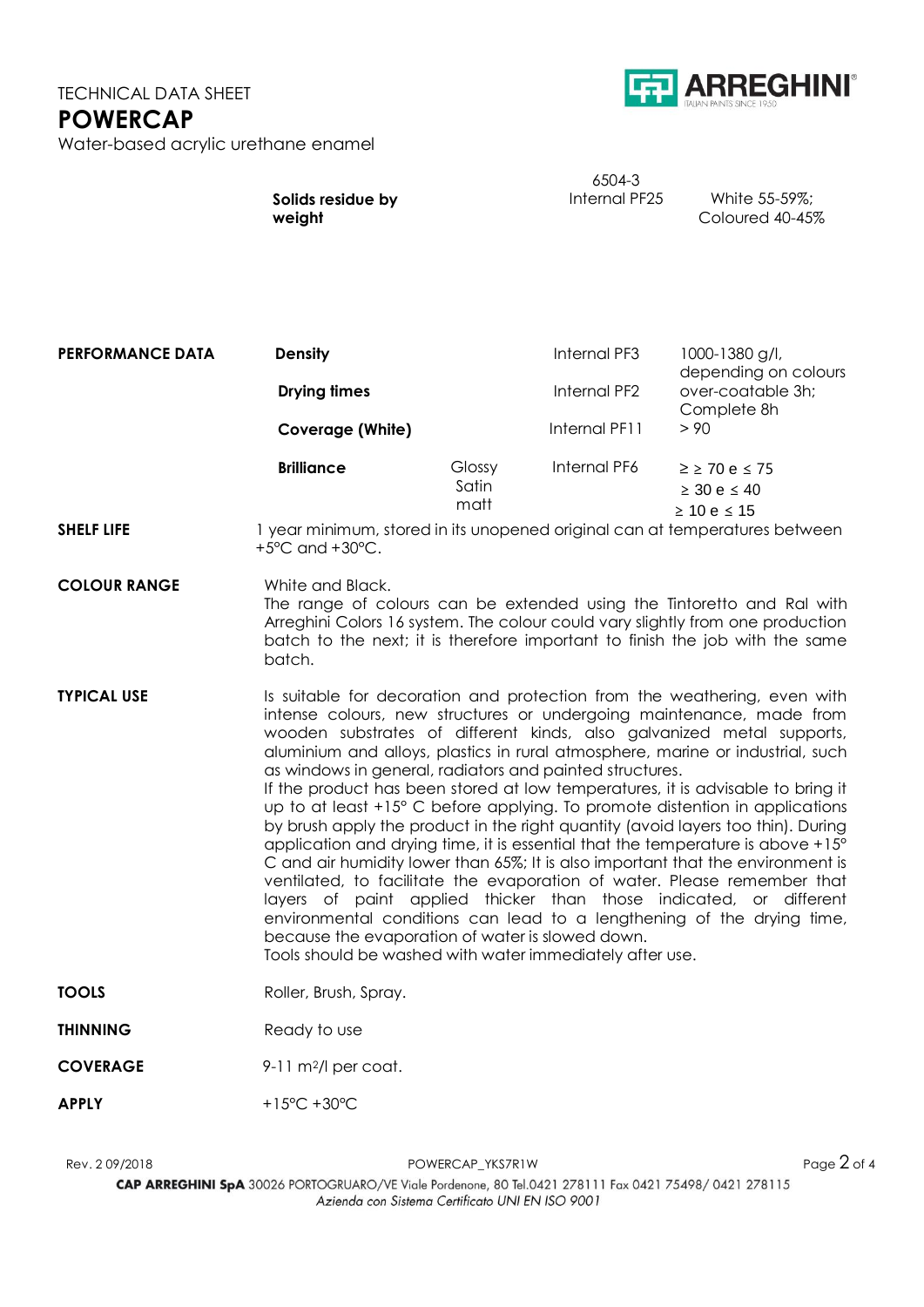

Water-based acrylic urethane enamel

**COATING SYSTEM** The treatment of the surface to be coated is of primary importance and affects the performance of the coating cycle.

A good and correct preparation of the substrate is a guarantee of quality on the duration of the coating: a high quality product applied on a poor substrate or on substrate inadequately treated is destined to an early wear, characterized by possible alteration of the coating itself.

### **New artifact of different wood species except those with very evident and deep pore as iroko, mahogany meranti, marine plywood**

- 1.1 Sandpaper the wood with 220-250 grit paper;
- 1.2 Apply one coat of *Opakite W*, with thickness equal to 100-120 wet  $\mu$ m;
- 1.3 After 6-8h brush or sandpaper with 240-280 grit paper;
- 1.4 Apply two coats of *POWERCAP* waiting 3 hours between a coat and the other.

# **Wood of different species with very evident and deep pore as iroko, mahogany meranti, marine plywood**

2.1 Sandpaper the wood with 220-250 grit paper;

- 2.2 Apply one coat of Classic W Bianco;
- 2.3 After 2-3h proceed as described in point 1.2 and following

## **Wood of different species containing tannin or other colouring as oak, chestnut, hemlock, Russian larch**

- 3.1 Sandpaper the wood with 220-250 grit paper;
- 3.2 Apply one coat of Riplast F99;
- 3.3 After 5-6 h proceed as described in point 1.2 and following

#### **Iron**

- 4.1 If new artifact, thoroughly clean and degrease with *Nitro NV5000*; If in maintenance of old artifact, remove with brush or scraper or sandpaper any flaking paint and rust;
- 4.2 If new artifact, after 2-3h apply two coats *Chromocap W* with a thickness equal to 70 dry μm waiting 4-6 hours between a coat and the other; if in maintenance of old artifact, apply one coat of *Chromocap W* on the interested part.
- 4.3 After 6-8h apply two coats of *POWERCAP* waiting 3 hours between a coat and the other.

# **Galvanized iron**

5.1 It is important to remember that the galvanized sheet must be passivated leaving the products exposed to atmospheric agents for at least two months; then proceed with a light sanding to remove the superficial oxidation patina formed and degrease the surfaces with Nitro NV 5000 thinner.

Apply two coats of *POWERCAP* waiting 3 hours between a coat and the other.

5.2 If in maintenance of old artifact remove with brush or scraper or sandpaper any flaking paint and rust, apply one coat of *Chromocap W* on the interested part and after 6-8h apply two coats of *POWERCAP* waiting 3 hours between a coat and the other.

 $R$ ev. 2 09/2018  $P$ OWERCAP\_YKS7R1W POWERCAP\_YKS7R1W Page  $3$  of 4